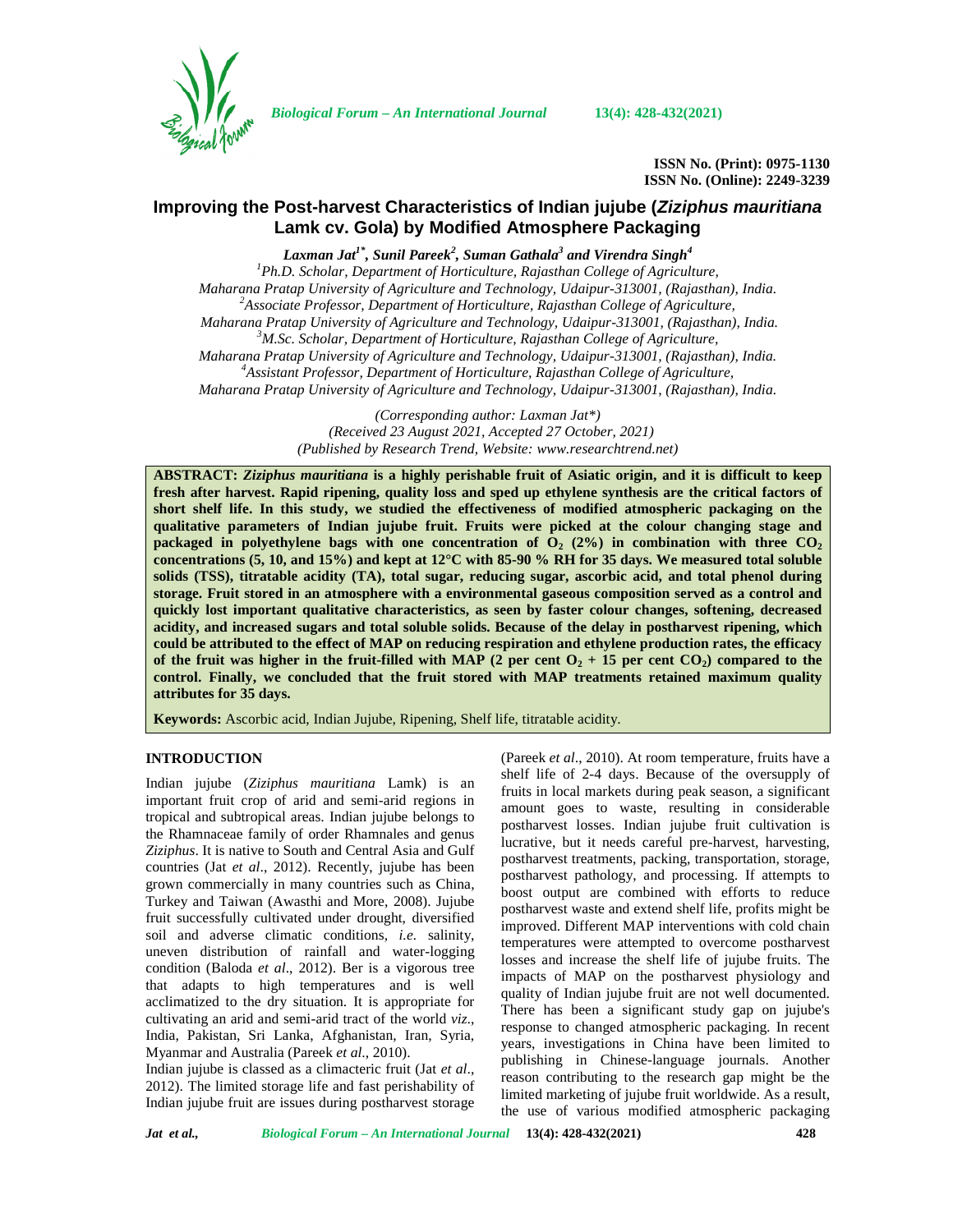techniques to extend the shelf life of Indian jujube fruit is still in its early stages and requires additional research from several perspectives.

## **MATERIALS AND METHODS**

#### *A. Plant materials and modified atmosphere packaging treatments*

Fruits of the Indian jujube (*Z. mauritiana* Lamk. cv. Gola) were collected at an instructional farm in Rajasthan, India. I picked fruits at the tinting stage and brought them to the laboratory in an air-conditioned vehicle. Fruit of equal size, shape, and absence of physical defects was chosen and distributed randomly into three lots, then washed and dried under the ceiling fan in the shade. Fruit of each lot was placed inside the low-density polythene bags with two concentrations of  $O_2$  (2 %) with three  $CO_2$  levels (5%, 10%, and 15%, with the balance of  $N_2$ ) using a gas mixture (Model MAP Mix 9001, PBI Dansensor, Ringsted, Denmark). As a control, fruits packed with an ambient gaseous composition (21 per cent  $O_2$  + 0.03 % CO<sub>2</sub>) were used. We sealed the packets with a MAP machine (Model VAC STAR S 220 MP, Sweden) and maintained them at 12°C temperature. We made observations at the beginning of the experiment and 7-day intervals during storage. The total phenol contents, TSS, sugars, acidity, and ascorbic acid, were measured.

**Quality traits analysis.** The total soluble content (0- 30) was determined using a "Zeiss" Hand Refractometer, and the result was adjusted at 20°C and given as °Brix (AOAC, 2007). The fruit's acidity was calculated by titrating the juice against a standard 0.1 N NaOH, using phenolphthalein indicator, and was expressed as a percentage. We assessed the total sugar using the anthrone reagents technique (Dubois *et al.,* 1951), and reducing sugar was measured using dinitrosalicylic acid as described by Miller (1959). Absorbance was determined using a spectrophotometer (Double beam SL 210 UV Visible Spectrophotometer, Ellico, Hyderabad, India) at 630 and 510 nm for total sugars and reducing sugars, respectively. The sugars content of the sample was compared to a standard curve made from glucose. The percentage was used to express the result value. The amount of ascorbic acid of fruits was evaluated by titrating the juice against a 2, 6 dichlorophenol indophenols dye solution until it turned a bright pink colour that lasted 15 seconds. The results were represented in mg ascorbic acid  $/100g^{-1}$ . Fruit N phenolic compound content was determined spectrophotometrically with Folin-Ciocalteu reagents, and designated as a percentage.

**Sensory evaluation.** A panel of five trained people (aged 25-55) analyzed visual appearance. Evaluation were scored based on a 10 point Hedonic Rating Test Scale  $(1 =$  extremely unacceptable,  $3 =$  moderately unacceptable,  $5 =$  neither acceptable nor unacceptable,  $7 =$  moderately acceptable,  $10 =$  extremely acceptable) based on (Rangana, 1978). The overall sensory score was measured on the same scale and referred to as the overall organoleptic score.

*Jat et al., Biological Forum – An International Journal* **13(4): 428-432(2021) 429 Statistical analysis.** A completely randomized design was used to perform this experiment. Used SPSS 13.0

to analyze all of the variables (SPSS Inc., Chicago, IL, USA). A one-way analysis of variance was statistically analyzed. Duncan's multiple range tests were used to compare means. Results with a significance level of P0.05 are considered significant.

### **RESULTS AND DISCUSSION**

**Total soluble solids and titratable acidity.** Changes in TSS content due to various MAPs during storage of ber fruits. The TSS content (°B) in ber fruit continuously increased until the peak and then declined slightly, irrespective of storage temperature. Conversely, the increase in TSS was lower with MAP treatments due to a lower reduction in the hydrolysis of polysaccharides and acids than control fruit. The highest fluctuated TSS content has been exhibited in fruit stored at environmental composition during storage. At the end of storage, *i.e.*  $35<sup>th</sup>$  day, the maximum TSS content (15.00°B) were recorded in 2%  $O_2$  + 5%  $CO_2$  and 2%  $O<sub>2</sub> + 10\%$  CO<sub>2</sub> treatments, whereas, minimum (14.00) °Brix) in control fruit. The TSS content coincides with ripening and is attributed to the conversion of starch into simple sugar at beginning of the experiment.

Furthermore, the lower temperature reduces the consumption of sugars in respiration during senescence (Yang *et al*., 2010). There were non-significant differences in acidity among the treatments (Table 1). A slight decrease in acidity was seen for all MAP treatments during storage, but MAP  $(2\%$  O<sub>2</sub> + 15%  $CO<sub>2</sub>$ ) was the most effective treatment for Indian jujube fruit. The acidity decreased to 0.42%, which represent a 20 per cent loss. The positive impact of MAPS in retaining higher acidity content in fruit compared to control as observed in the present study. The low oxygen and high  $CO<sub>2</sub>$  concentration significantly reduced the respiratory activities of fruit, which causes lower consumption or conversion of organic acids into sugars during respiratory metabolism Yang *et al*., (2010).

**Sugars.** Fruit's total sugar content raised during the first 28 days of storage, then diminished (Table 1). Fruit kept with MAP (2 %  $O_2$  + 10 %  $CO_2$ ) had the highest sugar content (12.94%) at the end of storage, whereas fruits served as control had the lowest sugar (Table 1). The conversion of cell wall materials including pectin and hemicelluloses into reducing molecules and decreased respiration rates and delayed senescence in MAP-treated fruits. Jawanda *et al.,* (2009) also recorded a similar result in Indian ber during postharvest. During the early phases of ripening, the lowering sugar concentration increased somewhat before declining. After 28 days of storage in MAP (2 per cent  $O_2 + 15$  per cent  $CO_2$ ), the reducing sugar content of fruits reached a maximum of 6.25 per cent, while the lowest reducing sugars (6.00 per cent) were found in fruit served as control. Hydrolysis of sucrose, which produces glucose and fructose, could contribute to the initial increase in glucose and fructose concentration (Ding *et al.,* 2000). In Chinese bayberry, low-temperature storage kept all sugars at greater levels (Yang *et al.,* 2010). Litchi fruit's total sugars were reduced throughout 9 days of storage, but there was no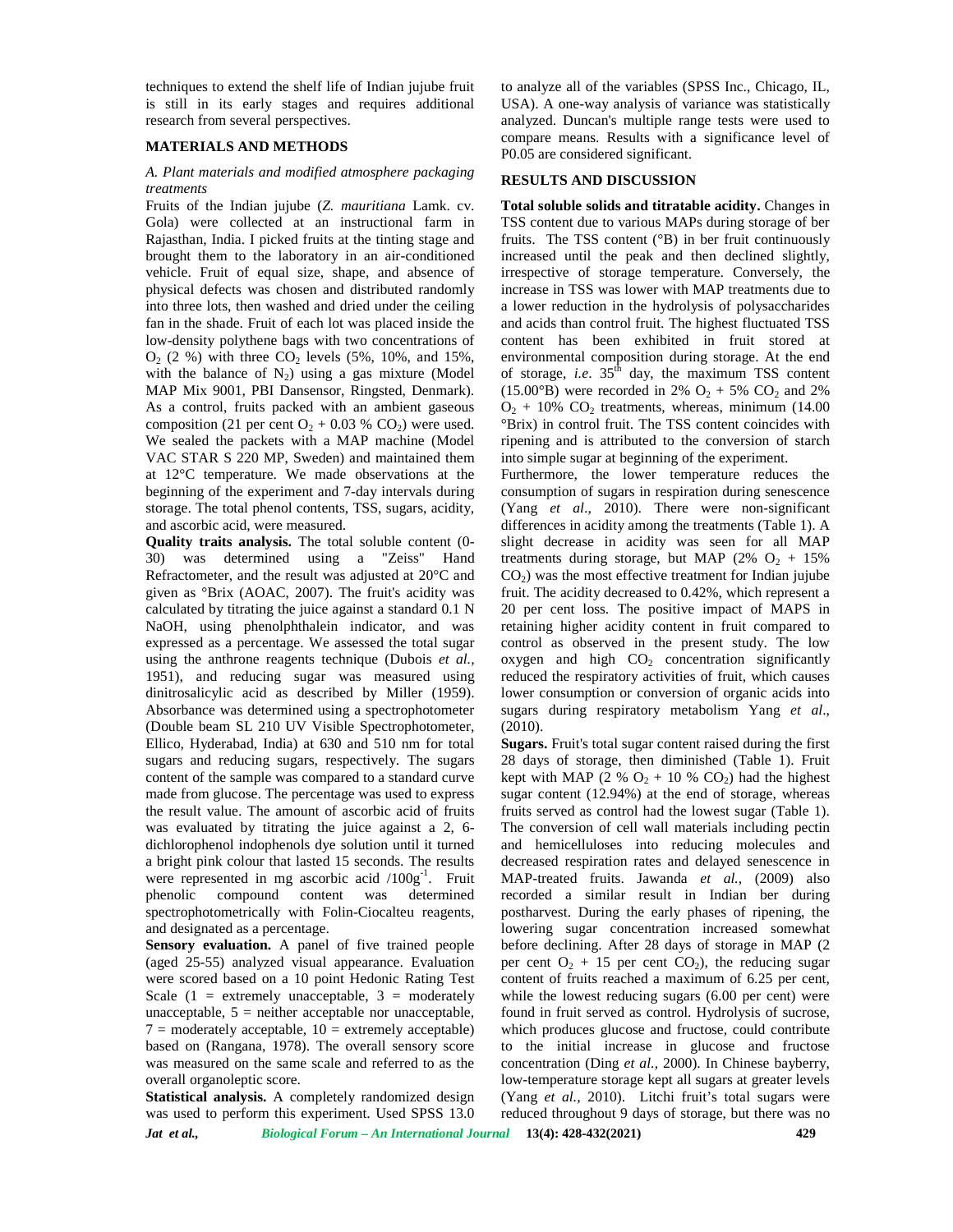difference in packing treatment (Somboonkaew and Terry, 2010). In litchi, sucrose concentration has been linked to TSS (Paull and Chen, 1987). The TSS content in this study was likewise connected with total sugar concentrations, which was validated by Paull and Chen (1987).

| <b>MAPS</b>                                 | Storage period (d)             |                                |                                |                                |                                |  |  |  |
|---------------------------------------------|--------------------------------|--------------------------------|--------------------------------|--------------------------------|--------------------------------|--|--|--|
|                                             | 7                              | 14                             | 21                             | 28                             | 35                             |  |  |  |
|                                             |                                | Total soluble solids (°Brix)   |                                |                                |                                |  |  |  |
| Control                                     | $9.67 \pm 0.26^{\mathrm{b}}$   | $11.00 \pm 0.29^{\text{ b}}$   | $12.00 \pm 0.32^{\mathrm{b}}$  | $14.00 \pm 0.37$ <sup>b</sup>  | $14.00 \pm 0.37$ <sup>a</sup>  |  |  |  |
| $2\%$ O <sub>2</sub> + 5\% CO <sub>2</sub>  | $9.00 \pm 0.24$ <sup>ab</sup>  | $11.00 \pm 0.29$ <sup>b</sup>  | $12.00 \pm 0.32^{\circ}$       | $13.00 \pm 0.34$ <sup>a</sup>  | $15.00 \pm 0.40^{\circ}$       |  |  |  |
| $2\%$ O <sub>2</sub> + 10% CO <sub>2</sub>  | $8.67 \pm 0.23$ <sup>a</sup>   | $10.00 \pm 0.26$ <sup>a</sup>  | $11.00 \pm 0.29$ <sup>a</sup>  | $13.00 \pm 0.35$ <sup>a</sup>  | $15.00 \pm 0.40^{\mathrm{b}}$  |  |  |  |
| $2\%$ O <sub>2</sub> + 15\% CO <sub>2</sub> | $9.67 \pm 0.26$ b              | $10.70 \pm 0.28$ <sup>ab</sup> | $13.00 \pm 0.34$ °             | $13.00 \pm 0.33$ <sup>a</sup>  | $14.00 \pm 0.37$ <sup>a</sup>  |  |  |  |
| Titratable acidity (%)                      |                                |                                |                                |                                |                                |  |  |  |
| Control                                     | $0.510 \pm 0.019$ <sup>a</sup> | $0.503 \pm 0.003$ <sup>a</sup> | $0.381 \pm 0.003$ <sup>a</sup> | $0.413 \pm 0.002$ <sup>a</sup> | $0.338 \pm 0.001$ <sup>a</sup> |  |  |  |
| $2\%$ O <sub>2</sub> + 5% CO <sub>2</sub>   | $0.512 \pm 0.004$ <sup>a</sup> | $0.505 \pm 0.004$ <sup>a</sup> | $0.468 \pm 0.003^{\mathrm{b}}$ | $0.421 \pm 0.001^{\text{ b}}$  | $0.347 \pm 0.004^{\mathrm{b}}$ |  |  |  |
| $2\%$ O <sub>2</sub> + 10% CO <sub>2</sub>  | $0.514 \pm 0.013^{\mathrm{b}}$ | $0.507 \pm 0.004$ <sup>a</sup> | $0.472 \pm 0.004$ <sup>c</sup> | $0.430 \pm 0.001$ <sup>c</sup> | $0.360 \pm 0.001$ <sup>c</sup> |  |  |  |
| $2\%$ O <sub>2</sub> + 15\% CO <sub>2</sub> | $0.515 \pm 0.012^{\mathrm{b}}$ | $0.510 \pm 0.003$ <sup>a</sup> | $0.477 \pm 0.004$ <sup>d</sup> | $0.437 \pm 0.002$ <sup>d</sup> | $0.369 \pm 0.002$ <sup>d</sup> |  |  |  |
|                                             |                                | Total Sugar (%)                |                                |                                |                                |  |  |  |
| Control                                     | $10.60 \pm 0.28$ <sup>a</sup>  | $12.00 \pm 0.32$ <sup>a</sup>  | $13.73 \pm 0.36^{\circ}$       | $15.40 \pm 0.39$               | $12.32 + 0.33$                 |  |  |  |
| $2\%$ O <sub>2</sub> + 5\% CO <sub>2</sub>  | $9.80 \pm 0.26$                | $12.10 \pm 0.32$ <sup>a</sup>  | $13.55 \pm 0.34$ <sup>a</sup>  | $15.50 \pm 0.41$               | $12.94 \pm 0.34$               |  |  |  |
| $2\%$ O <sub>2</sub> + 10% CO <sub>2</sub>  | $10.00 \pm 0.26$ <sup>c</sup>  | $11.80 \pm 0.31^{\mathrm{b}}$  | $13.60 \pm 0.29^{\mathrm{b}}$  | $15.40 \pm 0.33$               | $12.90 \pm 0.19$               |  |  |  |
| $2\%$ O <sub>2</sub> + 15% CO <sub>2</sub>  | $10.60 \pm 0.28$ <sup>d</sup>  | $12.00 \pm 0.32$ <sup>a</sup>  | $13.65 \pm 0.27$ <sup>bc</sup> | $15.40 \pm 0.29$               | $12.60 \pm 0.16$               |  |  |  |
|                                             |                                | <b>Reducing sugar</b>          |                                |                                |                                |  |  |  |
| Control                                     | $3.30 \pm 0.03$ <sup>c</sup>   | $4.00 \pm 0.04^{\mathrm{b}}$   | $5.10 \pm 0.11^b$              | $6.10 \pm 0.16^{\mathrm{b}}$   | $5.40 \pm 0.14$ <sup>a</sup>   |  |  |  |
| $2\%$ O <sub>2</sub> + 5% CO <sub>2</sub>   | $3.10 \pm 0.03^{\mathrm{b}}$   | $4.00 \pm 0.04^{\mathrm{b}}$   | $4.92 \pm 0.09^{\mathrm{b}}$   | $6.13 \pm 0.17$ <sup>c</sup>   | $5.62 \pm 0.15^{\mathrm{b}}$   |  |  |  |
| $2\%$ O <sub>2</sub> + 10% CO <sub>2</sub>  | $3.00 \pm 0.02$ <sup>a</sup>   | $3.92 \pm 0.03$ <sup>a</sup>   | $4.82 \pm 0.07$ <sup>a</sup>   | $6.00 \pm 0.17$ <sup>a</sup>   | $5.40 \pm 0.09^{\text{ a}}$    |  |  |  |
| $2\%$ O <sub>2</sub> + 15\% CO <sub>2</sub> | $3.40 \pm 0.03$ <sup>d</sup>   | $3.94 \pm 0.03$ <sup>a</sup>   | $4.92 \pm 0.06^{\text{ a}}$    | $6.25 \pm 0.16$ <sup>d</sup>   | $5.72 \pm 0.17$ <sup>c</sup>   |  |  |  |

**Table 1: Total soluble solids, titratable acidity and sugar content of Indian ber fruit cv. 'Gola' under modified atmosphere packaging.**

Mean  $\pm$  SD (n = 3); different letters within a column are significantly different at p < 0.05

**Ascorbic acid and total phenol.** The ascorbic acid content of jujube fruit decreased during storage, with a higher rate of decrease in fruit served as control (Table 2). The higher ascorbic acid content  $(64 \text{ mg}/100 \text{g}^{-1})$  was recorded in fruit stored in 2%  $O_2$  + 15%  $CO_2$ atmosphere and minimum  $(47 \text{ mg}/100g^{-1})$  in control at the end of storage. The MAP treatment  $(2\% \text{ O}_2 + 15\%$  $CO<sub>2</sub>$ ) was the most effective in retaining ascorbic acid content throughout storage. This result agrees with the finding of Guil-Guerrero *et al*. (2004) under different packaging films. The total phenol content of jujube fruit was also recorded during storage, as present in Table 2. The results showed that the level of phenol content decreased in MAP and control fruit with the storage period. Still, the MAPs showed non-significant differences during the entire period of storage. We observed the maximum phenol content in fruit stored with 2%  $O_2$  + 15%  $CO_2$  atmosphere and minimum in range. MAP storage has been found to benefit the preservation of bioactive chemicals in fruits and vegetables, although there are currently just a few papers on the subject. After 21 days of storage, broccoli heads lost 50% of their total antioxidants, phenolics, and ascorbic acid, whereas losses were decreased in broccoli wrapped with micro-perforated and non perforated PP films. Total antioxidants have been linked to total phenolics in broccoli and, to a lesser extent, ascorbic acid in loquat kept at 2°C. In contrast, levels at harvest were maintained in loquat preserved under MAP conditions (Amoros *et al.,* 2008). MAP helped in preserving papaya, fruit's antioxidant properties by keeping appropriate amounts of ascorbic

acid and lycopene content during postharvest storage (Singh and Rao, 2005).

**Sensorial properties.** Weight loss, flavour changes, decay incidence, and shrivelling are important postharvest factors, which decline the postharvest qualities of Indian jujube fruit. A trained panel of five individuals conducted a weekly sensory examination focused on the overall organoleptic excellence of Indian jujube fruit. Sensory panellists regarded the stored fruit of all treatments as freshly picked jujube fruit after 1 week of storage, but the control fruit had a minor drop sensory quality (Table 2). Following this examination, the sensory quality of the fruit as a whole deteriorated noticeably. Panellists recorded significant differences (P<0.005) between control and treated fruit at the end of storage. The fruit stored with MAP (2 %  $O_2$  + 15 %  $CO_2$ ) had the highest sensory assessment score, but control fruit decreased to the actual threshold of acceptability after 35 days of storage, owing to increased water loss.

Fruits' sensory characteristics are preserved in MAP conditions with the right atmospheric composition. After 18 days of storage at  $1^{\circ}$ C, for example, ratings for crunchiness and juiciness were higher in non-perforated than in perforated, and no changes were found after 53 days about the scores at day 18 in Table grapes (Martinez-Romero *et al.,* (2003). However, low  $O_2$  has unfavourable secondary effects on oxidative processes, such as respiration, which is essential for substrate formation; however, fragrance production is restored when the fruits are exposed to normal air (Artes *et al.,* 2006).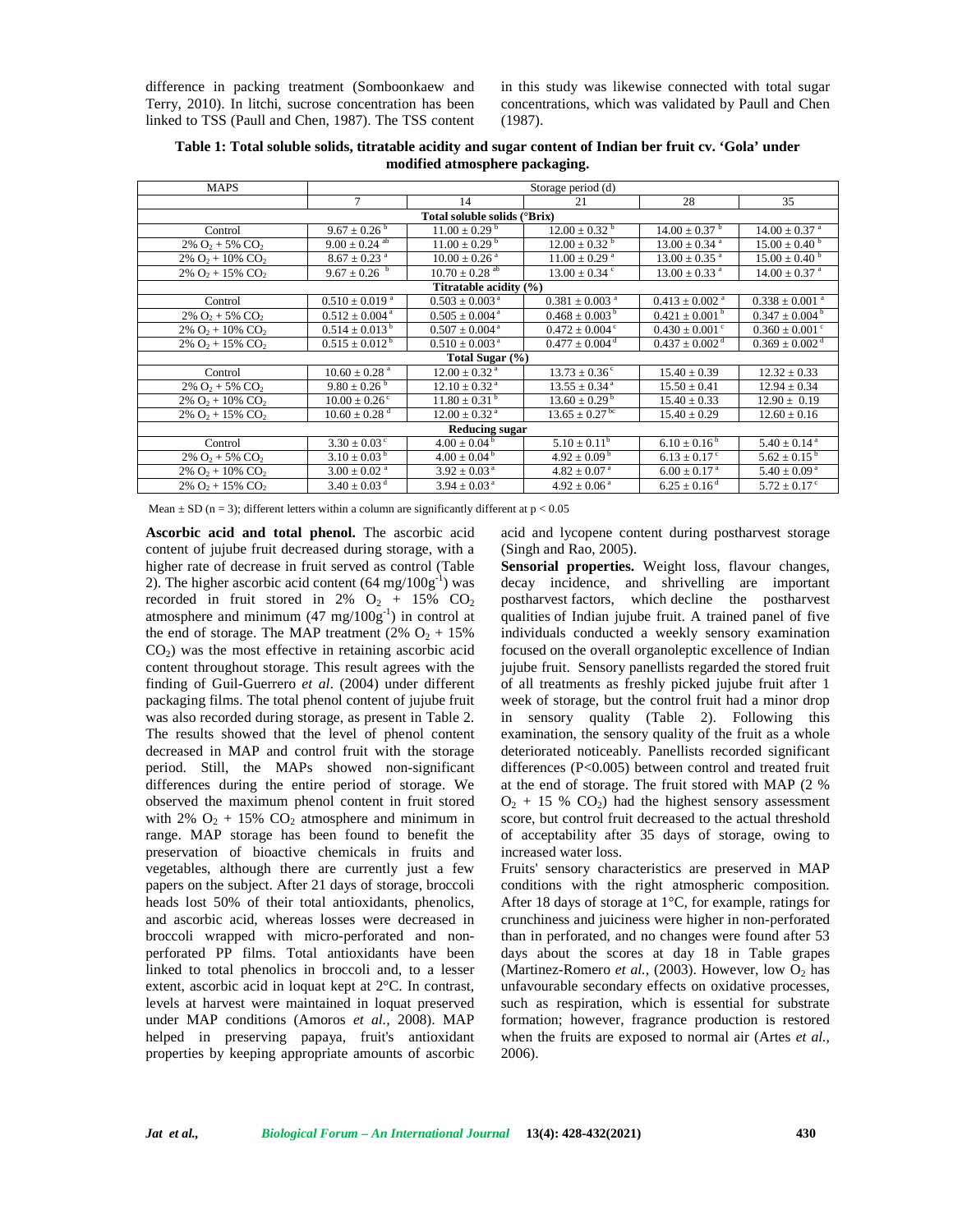| <b>MAPS</b>                                 | Storage period (d)              |                                |                                |                                |                                |  |  |  |
|---------------------------------------------|---------------------------------|--------------------------------|--------------------------------|--------------------------------|--------------------------------|--|--|--|
|                                             | 7                               | 14                             | 21                             | 28                             | 35                             |  |  |  |
| Ascorbic acid (mg $100g^{-1}$ )             |                                 |                                |                                |                                |                                |  |  |  |
| Control                                     | $94.00 \pm 2.19^{\text{a}}$     | $88.00 \pm 2.33$ <sup>a</sup>  | $76.00 \pm 2.01$ <sup>d</sup>  | $61.00 \pm 1.61$ <sup>a</sup>  | $47.00 \pm 1.24$ <sup>a</sup>  |  |  |  |
| $2\%$ O <sub>2</sub> + 5\% CO <sub>2</sub>  | $103.00 \pm 2.73^{\mathrm{b}}$  | $97.00 \pm 2.57^{\mathrm{b}}$  | $84.00 \pm 2.22$ <sup>a</sup>  | $70.00 \pm 1.85^{\mathrm{b}}$  | $55.00 \pm 1.46^{\mathrm{b}}$  |  |  |  |
| $2\%$ O <sub>2</sub> + 10\% CO <sub>2</sub> | $104.00 \pm 2.75$ <sup>c</sup>  | $99.00 \pm 2.62$ <sup>c</sup>  | $86.00 \pm 2.28^{\mathrm{b}}$  | $71.00 \pm 1.8$ <sup>c</sup>   | $62.00 \pm 1.64$ <sup>c</sup>  |  |  |  |
| $2\%$ O <sub>2</sub> + 15\% CO <sub>2</sub> | $104.00 \pm 2.75$ °             | $101.00 \pm 2.67$ <sup>d</sup> | $89.00 \pm 2.35$ <sup>c</sup>  | $75.00 \pm 1.98$ <sup>d</sup>  | $64.00 \pm 1.69$ <sup>d</sup>  |  |  |  |
| Total phenol (%)                            |                                 |                                |                                |                                |                                |  |  |  |
| Control                                     | $0.094 \pm 0.019^{\text{ a}}$   | $0.089 \pm 0.003$ <sup>a</sup> | $0.082 \pm 0.003$ <sup>a</sup> | $0.074 \pm 0.002$ <sup>a</sup> | $0.064 \pm 0.001$ <sup>a</sup> |  |  |  |
| $2\%$ O <sub>2</sub> + 5\% CO <sub>2</sub>  | $0.100 \pm 0.004$ <sup>c</sup>  | $0.096 \pm 0.003$ <sup>b</sup> | $0.090 \pm 0.003$ <sup>c</sup> | $0.084 \pm 0.001$ <sup>c</sup> | $0.077 \pm 0.001$ <sup>d</sup> |  |  |  |
| $2\%$ O <sub>2</sub> + 10\% CO <sub>2</sub> | $0.098 \pm 0.013$ <sup>bc</sup> | $0.094 \pm 0.004^{\mathrm{b}}$ | $0.087 \pm 0.004^{\mathrm{b}}$ | $0.081 \pm 0.001$ <sup>b</sup> | $0.074 \pm 0.001$ <sup>c</sup> |  |  |  |
| $2\%$ O <sub>2</sub> + 15\% CO <sub>2</sub> | $0.097 \pm 0.012^{\text{a}}$    | $0.092 \pm 0.004$ <sup>a</sup> | $0.086 \pm 0.004$              | $0.079 \pm 0.002^{\circ}$      | $0.071 \pm 0.002^{\text{b}}$   |  |  |  |
| <b>Overall acceptability score</b>          |                                 |                                |                                |                                |                                |  |  |  |
| Control                                     | $5.00 \pm 0.13$ <sup>a</sup>    | $6.00 \pm 0.16^{\text{a}}$     | $6.75 \pm 0.18$ <sup>a</sup>   | $6.00 \pm 0.16^{\text{a}}$     | $5.00 \pm 0.13$ <sup>a</sup>   |  |  |  |
| $2\%$ O <sub>2</sub> + 5\% CO <sub>2</sub>  | $5.75 \pm 0.15$ <sup>c</sup>    | $6.50 \pm 0.17^{\mathrm{b}}$   | $7.25 \pm 0.19^{\mathrm{b}}$   | $6.50 \pm 0.17^{\mathrm{b}}$   | $5.75 \pm 0.15$ <sup>c</sup>   |  |  |  |
| $2\%$ O <sub>2</sub> + 10\% CO <sub>2</sub> | $5.00 \pm 0.13$ <sup>a</sup>    | $6.00 \pm 0.16^{\text{a}}$     | $6.75 \pm 0.16^{\text{a}}$     | $6.10 \pm 0.19^{\text{a}}$     | $5.50 \pm 0.09^{\mathrm{b}}$   |  |  |  |
| $2\%$ O <sub>2</sub> + 15\% CO <sub>2</sub> | $5.25 \pm 0.14^{\mathrm{b}}$    | $6.00 \pm 0.16^{\text{a}}$     | $6.75 \pm 0.11$ <sup>a</sup>   | $6.00 \pm 0.14$ <sup>a</sup>   | $5.00 \pm 0.13$ <sup>a</sup>   |  |  |  |

**Table 2: Ascorbic acid, total phenol and over all acceptability of Indian jujube fruit cv. 'Gola' under modified atmosphere packaging.**

Mean  $\pm$  SD (n = 3); different letters within a column are significantly different at p < 0.05

## **CONCLUSION**

Finally, we concluded that the MAP technique effectively delayed the senescence process of Indian jujube fruits by suppressing ripening, colour, and other quality attributes. In most cases, the effect was more significant in fruits packaged with MAP (2 %  $O_2 + 15%$ CO2) than in others, most likely because of the reduced oxygen inhibiting ethylene synthesis more effectively. However, additional study into the influence of these packages on active phytochemicals at lower temperatures under MAP conditions is needed.

**Acknowledgement.** The authors are thankful to Dr. Atual Chandra, in Incharge, Instructional Farm, Beechwal, Bikaner, for providing the original fruit of the Gola cultivar to conduct this experiment.

**Conflict of Interest.** The authors declare that they have no known competing financial interests or personal relationships that could have appeared to influence the work reported in this paper.

#### **REFERENCES**

- AOAC (2007). Official Method of Analysis. 15<sup>th</sup> Ed. Vol II. Association of Official Analytical Chemists. Washington, DC.
- Akbolat, D., Ertekin, C., Menges, H.O. Ekinci, K. & Erdal (2008). Physical and nutritional properties of jujube (*Zizyphus jujube* Mill.) growing in turkey. *Asian Journal of Chemistry*, *20*: 757-766.
- Amoros, A., Pretel, M. G., Zapata, P. J., Bottela, M. A., Romojaro, F., & Serrano, M. (2008). Use of Modified Atmosphere Packaging with Micro-perforated Polypropylene Films to Maintain Postharvest Loquat Quality*. Food Science and Technology International, 14*: 95-103.
- Artes, F., Gomez, P. A., & Artes, H. F. (2006). Modified Atmosphere Packaging of Fruits and Vegetables*. Stewart Postharvest Review, 5*: 1–13.
- Awasthi, O. P., & More, T. A. (2008). Genetic diversity and status of Ziziphus in India. International Society for Horticultural Science. *Acta Horticulturae, 840*: I International Jujube Symposium.
- Ding, Z., Tian, Z., Wang, Y., Li, B., Chan, Z., Han, J., & Xu, Y. (2006). Physiological response of loquat fruit to different storage conditions and its storability. *Postharvest Biology and Technology, 41:* 143-150.
- Dubois, M., Gilles, K., Hamilton, J. K., Robbers, P. A., & Smith, F. (1951). A colorimetric method for determination of sugar. *Nature, 16*: 167-168.
- Guil-Guerrero, J. L., Diaz Delgado, A., Matallana Gonzalez, M. C., & Torija Isasa, M. E. (2004). Fatty acids and carotenes in some ber (*Ziziphus jujube* Mill) varieties. *Plant Foods for Human Nutrition, 59*: 23-27.
- Jat, L., Pareek, S., & Shukla, K. B. (2012). Physiological responses of Indian jujube (*Ziziphus mauritiana* Lamk.) fruit to storage temperature under modified atmosphere packaging. *Journal of the Science of Food and Agriculture, 93*: 1940–1944.
- Jawanda, S. K., Randhawa, J. S., Gill, P. P. S., & Singh, J. (2009). Effect of postharvest treatment on storage quality in "Umran" ber fruit. *Journal of Horticultural Sciences, 3*: 48-52.
- Martinez, R. D., Guillen, F., Castillo, S., Valero, D., & Serrano, M. (2003). Modified Atmosphere Packaging Maintains Quality of Table Grapes. *Journal of Food Science, 68*: 1838-1843.
- Miller, G.L. (1959). Determination of reducing sugars using 3, 5, dinitrosaliccyclic acid. *Analytical Chemistry, 31*: 459.
- Pareek, S., Kaushik, R.A., Rathore, N. S., & Rathore, N.S. Jr. (2010). Ber (*Ziziphus mauritiana* Lamk.): Postharvest Handling and Processing Technology. Technical Bulletin No. 3 National Agricultural Innovation Project, Department of Horticulture, Rajasthan College of Agriculture. Udaipur Pp. 46.
- Paull, R. E., & Chen, N. J. (1987). Effect of storage temperature and wrapping on quality characteristics of litchi fruit*. Scientia Horticulture*, *33*: 223-236.
- Rangana, S. (1978). Handbook of Analysis and Quality Control for Fruit and Vegetable Products. Tata McGraw Hill Publishing Corporation Limited. New Delhi.
- Singh, S. P., & Rao, D. V. S. (2005). Effect of modified atmosphere packaging (MAP) on the alleviation of chilling injury and dietary antioxidant levels in 'Solo' papaya during low temperature storage. *European Journal of Horticultural Science, 70*: 246-252.